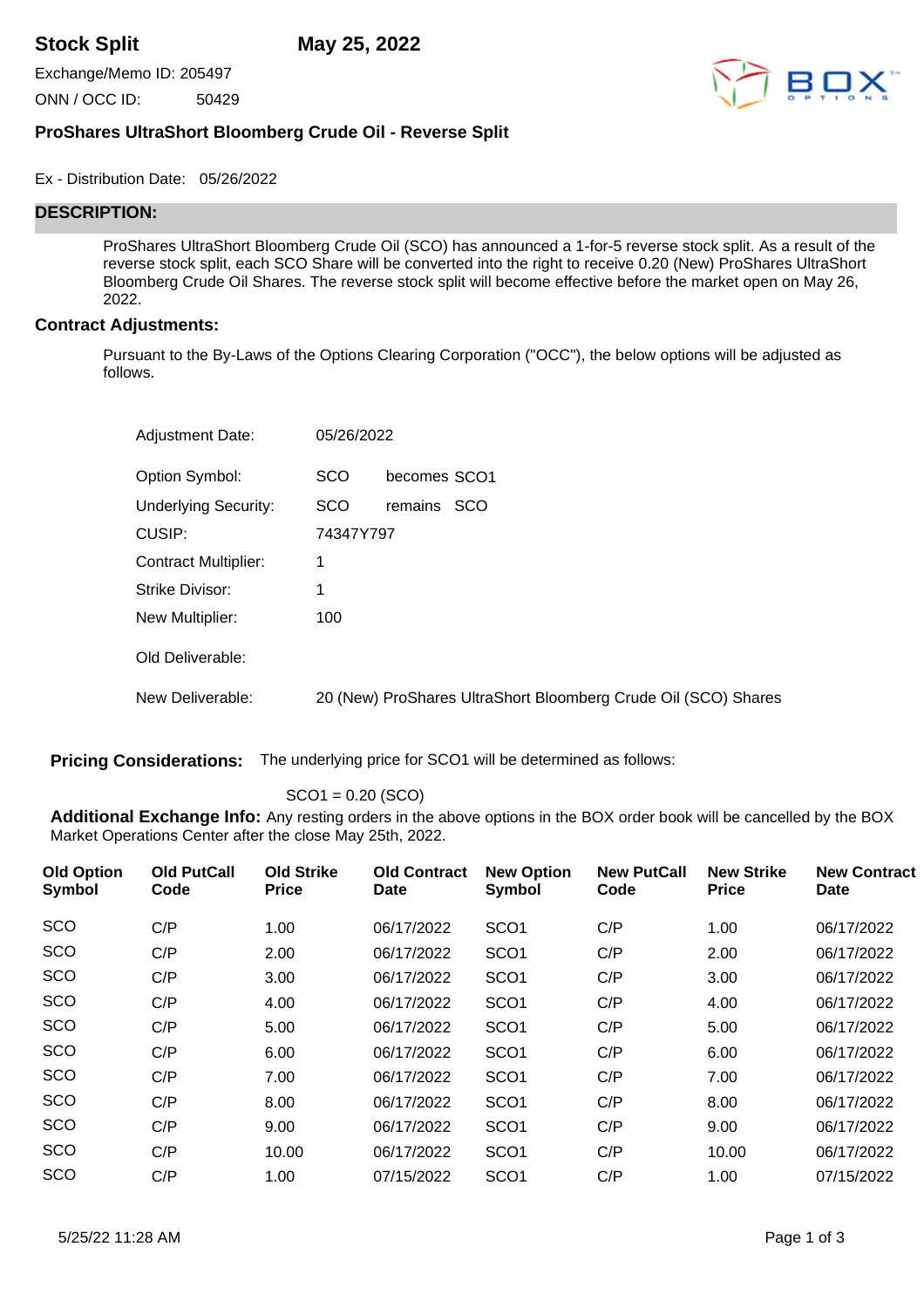| <b>Old Option</b><br><b>Symbol</b> | <b>Old PutCall</b><br>Code | <b>Old Strike</b><br><b>Price</b> | <b>Old Contract</b><br><b>Date</b> | <b>New Option</b><br>Symbol | <b>New PutCall</b><br>Code | <b>New Strike</b><br><b>Price</b> | <b>New Contract</b><br><b>Date</b> |
|------------------------------------|----------------------------|-----------------------------------|------------------------------------|-----------------------------|----------------------------|-----------------------------------|------------------------------------|
| SCO                                | C/P                        | 2.00                              | 07/15/2022                         | SCO <sub>1</sub>            | C/P                        | 2.00                              | 07/15/2022                         |
| SCO                                | C/P                        | 3.00                              | 07/15/2022                         | SCO <sub>1</sub>            | C/P                        | 3.00                              | 07/15/2022                         |
| SCO                                | C/P                        | 4.00                              | 07/15/2022                         | SCO <sub>1</sub>            | C/P                        | 4.00                              | 07/15/2022                         |
| SCO                                | C/P                        | 5.00                              | 07/15/2022                         | SCO <sub>1</sub>            | C/P                        | 5.00                              | 07/15/2022                         |
| SCO                                | C/P                        | 6.00                              | 07/15/2022                         | SCO <sub>1</sub>            | C/P                        | 6.00                              | 07/15/2022                         |
| SCO                                | C/P                        | 7.00                              | 07/15/2022                         | SCO <sub>1</sub>            | C/P                        | 7.00                              | 07/15/2022                         |
| SCO                                | C/P                        | 8.00                              | 07/15/2022                         | SCO <sub>1</sub>            | C/P                        | 8.00                              | 07/15/2022                         |
| SCO                                | C/P                        | 9.00                              | 07/15/2022                         | SCO <sub>1</sub>            | C/P                        | 9.00                              | 07/15/2022                         |
| SCO                                | C/P                        | 10.00                             | 07/15/2022                         | SCO <sub>1</sub>            | C/P                        | 10.00                             | 07/15/2022                         |
| SCO                                | C/P                        | 11.00                             | 07/15/2022                         | SCO <sub>1</sub>            | C/P                        | 11.00                             | 07/15/2022                         |
| SCO                                | C/P                        | 12.00                             | 07/15/2022                         | SCO <sub>1</sub>            | C/P                        | 12.00                             | 07/15/2022                         |
| SCO                                | C/P                        | 13.00                             | 07/15/2022                         | SCO <sub>1</sub>            | C/P                        | 13.00                             | 07/15/2022                         |
| SCO                                | C/P                        | 14.00                             | 07/15/2022                         | SCO <sub>1</sub>            | C/P                        | 14.00                             | 07/15/2022                         |
| SCO                                | C/P                        | 15.00                             | 07/15/2022                         | SCO <sub>1</sub>            | C/P                        | 15.00                             | 07/15/2022                         |
| SCO                                | C/P                        | 16.00                             | 07/15/2022                         | SCO <sub>1</sub>            | C/P                        | 16.00                             | 07/15/2022                         |
| SCO                                | C/P                        | 17.00                             | 07/15/2022                         | SCO <sub>1</sub>            | C/P                        | 17.00                             | 07/15/2022                         |
| SCO                                | C/P                        | 18.00                             | 07/15/2022                         | SCO <sub>1</sub>            | C/P                        | 18.00                             | 07/15/2022                         |
| SCO                                | C/P                        | 19.00                             | 07/15/2022                         | SCO <sub>1</sub>            | C/P                        | 19.00                             | 07/15/2022                         |
| SCO                                | C/P                        | 20.00                             | 07/15/2022                         | SCO <sub>1</sub>            | C/P                        | 20.00                             | 07/15/2022                         |
| SCO                                | C/P                        | 21.00                             | 07/15/2022                         | SCO <sub>1</sub>            | C/P                        | 21.00                             | 07/15/2022                         |
| SCO                                | C/P                        | 22.00                             | 07/15/2022                         | SCO <sub>1</sub>            | C/P                        | 22.00                             | 07/15/2022                         |
| SCO                                | C/P                        | 23.00                             | 07/15/2022                         | SCO <sub>1</sub>            | C/P                        | 23.00                             | 07/15/2022                         |
| SCO                                | C/P                        | 25.00                             | 07/15/2022                         | SCO <sub>1</sub>            | C/P                        | 25.00                             | 07/15/2022                         |
| SCO                                | C/P                        | 30.00                             | 07/15/2022                         | SCO <sub>1</sub>            | C/P                        | 30.00                             | 07/15/2022                         |
| SCO                                | C/P                        | 1.00                              | 10/21/2022                         | SCO <sub>1</sub>            | C/P                        | 1.00                              | 10/21/2022                         |
| SCO                                | C/P                        | 2.00                              | 10/21/2022                         | SCO <sub>1</sub>            | C/P                        | 2.00                              | 10/21/2022                         |
| <b>SCO</b>                         | C/P                        | 3.00                              | 10/21/2022                         | SCO <sub>1</sub>            | C/P                        | 3.00                              | 10/21/2022                         |
| SCO                                | C/P                        | 4.00                              | 10/21/2022                         | SCO <sub>1</sub>            | C/P                        | 4.00                              | 10/21/2022                         |
| SCO                                | C/P                        | 5.00                              | 10/21/2022                         | SCO <sub>1</sub>            | C/P                        | 5.00                              | 10/21/2022                         |
| SCO                                | C/P                        | 6.00                              | 10/21/2022                         | SCO <sub>1</sub>            | C/P                        | 6.00                              | 10/21/2022                         |
| SCO                                | C/P                        | 7.00                              | 10/21/2022                         | SCO <sub>1</sub>            | C/P                        | 7.00                              | 10/21/2022                         |
| SCO                                | C/P                        | 8.00                              | 10/21/2022                         | SCO <sub>1</sub>            | C/P                        | 8.00                              | 10/21/2022                         |
| SCO                                | C/P                        | 9.00                              | 10/21/2022                         | SCO <sub>1</sub>            | C/P                        | 9.00                              | 10/21/2022                         |
| SCO                                | C/P                        | 10.00                             | 10/21/2022                         | SCO <sub>1</sub>            | C/P                        | 10.00                             | 10/21/2022                         |
| SCO                                | C/P                        | 11.00                             | 10/21/2022                         | SCO <sub>1</sub>            | C/P                        | 11.00                             | 10/21/2022                         |
| SCO                                | C/P                        | 12.00                             | 10/21/2022                         | SCO <sub>1</sub>            | C/P                        | 12.00                             | 10/21/2022                         |
| SCO                                | C/P                        | 13.00                             | 10/21/2022                         | SCO <sub>1</sub>            | C/P                        | 13.00                             | 10/21/2022                         |
| SCO                                | C/P                        | 14.00                             | 10/21/2022                         | SCO <sub>1</sub>            | C/P                        | 14.00                             | 10/21/2022                         |
| SCO                                | C/P                        | 15.00                             | 10/21/2022                         | SCO <sub>1</sub>            | C/P                        | 15.00                             | 10/21/2022                         |
| SCO                                | C/P                        | 16.00                             | 10/21/2022                         | SCO <sub>1</sub>            | C/P                        | 16.00                             | 10/21/2022                         |
| SCO                                | C/P                        | 17.00                             | 10/21/2022                         | SCO <sub>1</sub>            | C/P                        | 17.00                             | 10/21/2022                         |
| SCO                                | C/P                        | 18.00                             | 10/21/2022                         | SCO <sub>1</sub>            | C/P                        | 18.00                             | 10/21/2022                         |
| SCO                                | C/P                        | 1.00                              | 01/20/2023                         | SCO <sub>1</sub>            | C/P                        | 1.00                              | 01/20/2023                         |
| SCO                                | C/P                        | 2.00                              | 01/20/2023                         | SCO <sub>1</sub>            | C/P                        | 2.00                              | 01/20/2023                         |
| SCO                                | C/P                        | 3.00                              | 01/20/2023                         | SCO <sub>1</sub>            | C/P                        | 3.00                              | 01/20/2023                         |